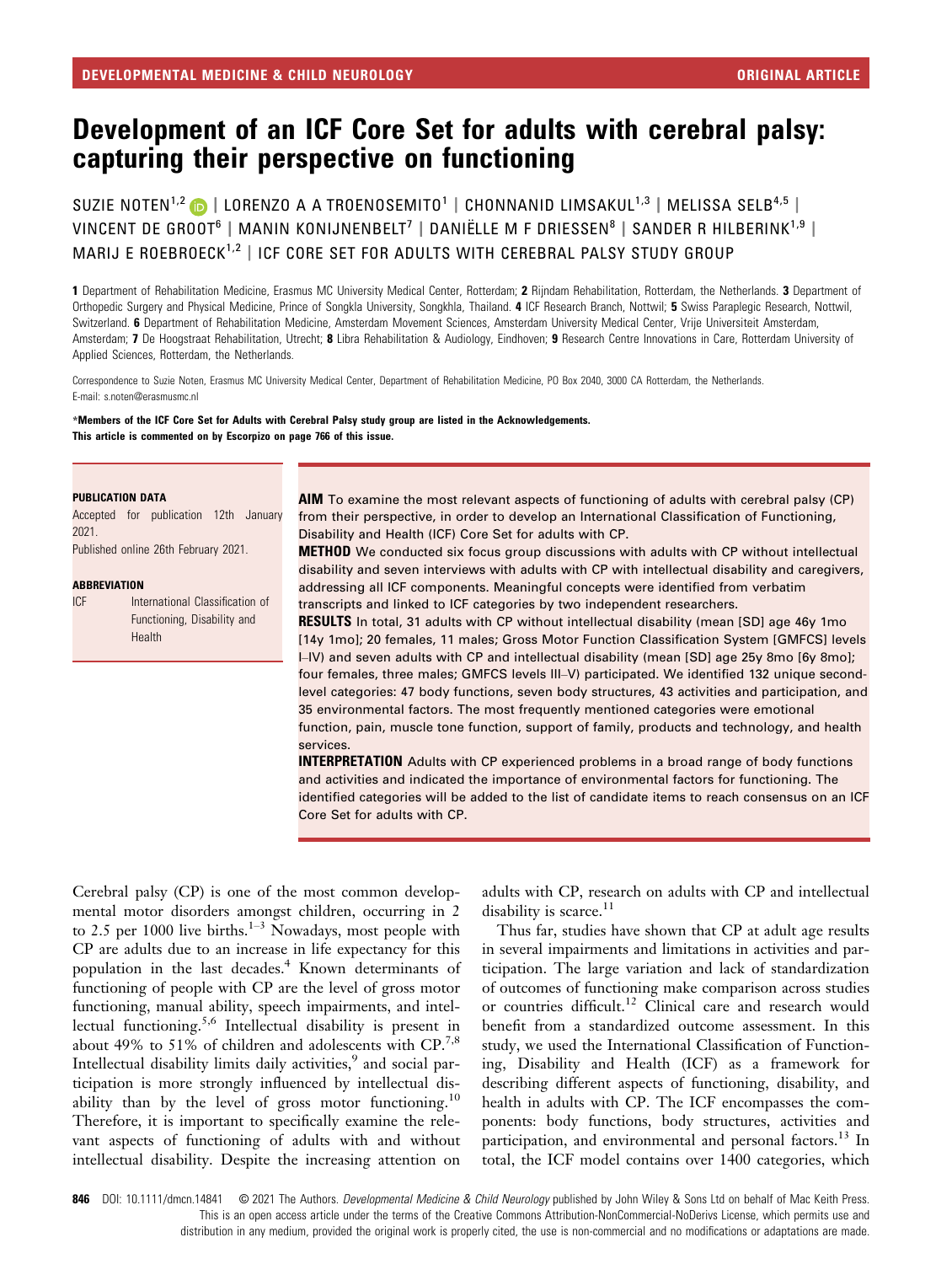makes its implementation in clinical practice and research challenging. To address this challenge, ICF Core Sets have been developed. ICF Core Sets include the ICF categories that are most relevant for describing functioning of persons with specific health conditions and are available for children with  $CP$ ;<sup>14</sup> but an ICF Core Set for adults with CP was not available. An early decline of function in adults with CP<sup>15</sup> and a shift to other areas of participation, such as independent living, $16$  highlights the importance of developing an ICF Core Set for adults with CP.

A scientific approach for developing an ICF Core Set consists of different steps.<sup>17</sup> First, four preparatory studies are performed from different perspectives: a systematic literature study (researcher's perspective), $11$  a qualitative study (patient's perspective), an expert survey (health pro $fessian$ <sup>2</sup> serspective),<sup>18</sup> and an empirical study (clinical perspective). The results of these studies are included in a list of ICF candidate categories, from which experts will decide on the final ICF Core Set.

In the present qualitative study, we aimed to identify those aspects of functioning and environmental and personal factors that are considered the most important from the lived experience of adults with CP, with and without intellectual disability.

# METHOD Study design

A multicentre qualitative study with semi-structured focus group discussions and individual interviews was performed in adults with CP and/or their caregivers. Adults with CP without intellectual disability participated in focus groups in their geographical region. Caregivers as proxies of adults with CP with intellectual disability were individually interviewed and, where possible, the respective person with CP was present and answered for themself. A moderator (SN or LT) and a research assistant led the focus groups and interviews. The medical ethics committee of Erasmus University Medical Center (MEC-2018-1126) and the participating centres approved this study. Participants or their caregivers signed informed consent before participation.

# **Participants**

Individuals were included if they were adults with CP (≥18y) and able to communicate in Dutch; individuals using augmentative communication systems were included in the sample. Participants were considered as having an intellectual disability if a health professional diagnosed the person as having an IQ level of less than 70 or a developmental age below 12 years old.<sup>19</sup> Participants were recruited at Amsterdam UMC, Amsterdam, Libra Rehabilitation & Audiology, Eindhoven, De Hoogstraat Rehabilitation, Utrecht, and by advertising the study on the website of the patient organization, CP Netherlands.

# Data collection

CP-related and demographic information was collected on age, sex, ethnicity, type of CP, Gross Motor Function

# What this paper adds

- Including the lived experience is crucial for fully understanding functioning of adults with cerebral palsy (CP).
- Adults with CP perceive environmental factors as essential elements for everyday functioning.
- Adults with intellectual disability should be considered as a group with specific problems.

Classification System (GMFCS) level, educational level, working status, living status, marital status, and if the person had children.

The focus groups and interviews were semi-structured, addressing six questions covering all ICF components, as follows.<sup>17</sup> (1) Body functions (b): 'If you think about your body and mind, what does not work the way it is supposed to?' (2) Body structures (s): 'If you think about your body, in which parts are the problems?' (3) Activities and participation (d): 'If you think about your daily life, what are your problems?' (4) Environmental factors (e): 'If you think about your environment and your living conditions, what do you find helpful or supportive?' (5) Environmental factors (e): 'If you think about your environment and your living conditions, what barriers do you experience?' (6) Personal factors (pf): 'If you think about yourself, what is important about you and the way you handle your condition/situation?' For the focus groups, an additional question was asked on the participants' strengths: (7) 'If you think about the positive side of living with CP, what would you like to mention?'

Illustrations and probes (e.g. pain, health services) were used to clarify the questions. The duration of the focus groups ranged between 95 and 130 minutes; the interviews lasted between 40 and 80 minutes. Each focus group discussion and interview was digitally recorded.

# Data analysis

A two-step procedure was conducted, comprising a qualitative analysis and a linking process to the ICF. Focus group discussions and interviews were analyzed using a meaning condensation procedure, as follows.<sup>20</sup> First, verbatim transcripts were divided into meaning units (using ATLAS.ti 8; ATLAS.ti Scientific Software Development GmbH, Berlin, Germany), that include an overall theme, not naturally following linguistic or grammatical rules, but where a shift of meaning is detected. These themes get broken down further into meaningful concepts. $20,21$ For example, the meaningful concepts of the statement 'I use medication for the pain in my legs' are 'use of medication' and 'pain in legs'. Next, these concepts were linked to the most precise ICF categories following established linking rules.<sup>21</sup> Each ICF component (b, s, d, e) consists of categories at different levels, starting with chapter or first-level categories (e.g. b2 sensory functions and pain), followed by a second-level (e.g. b280 sensation of pain), third-level (e.g. b2801 pain in body part), or fourth-level code (e.g. b28015 pain in lower limb). Personal factors were identified as 'pf'.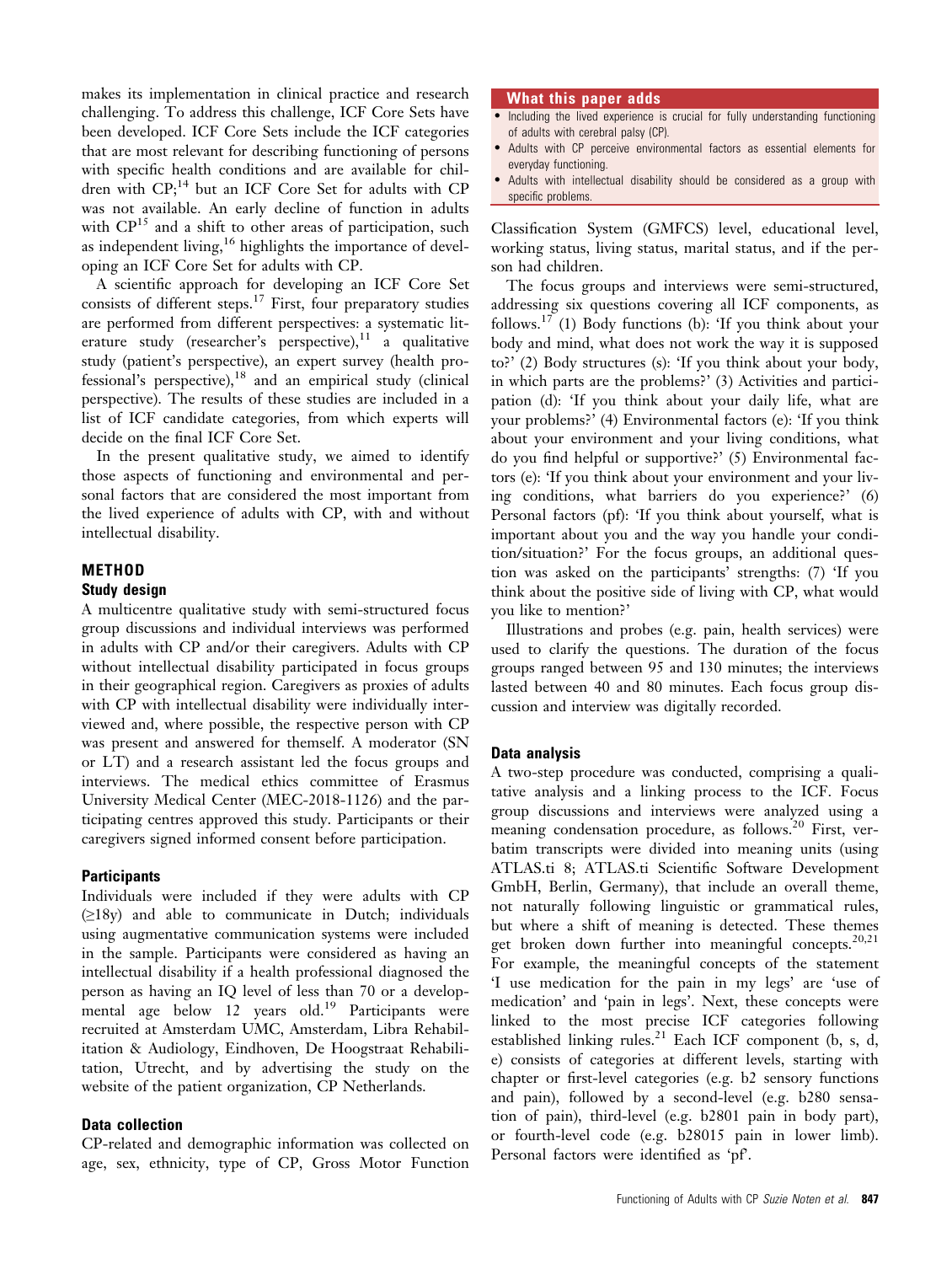Two independent researchers (LT, SN) who received training on the ICF and linking methodology<sup>22</sup> performed the linking process. The first focus group and interview were linked by the two researchers independently to affirm their consistent application of the linking methodology. The other focus groups and interviews were randomly allocated: 50% of the meaningful units was linked by both researchers, the remaining 50% was linked by one researcher (LT or SN). Interrater agreement was determined for second-level categories by calculating Cohen's kappa.<sup>23</sup> Linking results were compared and resolved in a consensus discussion. When consensus could not be reached, a third researcher was consulted (CL).

Concepts were linked to the most precise ICF category but were aggregated to the second-level for further analyses. A second-level category was only counted once for each focus group or interview. Frequency analysis of the second-level ICF categories was performed to identify the most frequently-reported categories. We aimed to include participants until a saturation level of 5% was reached, meaning that the focus groups and interviews resulted in no more than 5% of new second-level categories. ICF categories that were reported as a problem, facilitator, or barrier in more than one focus group or interview were included in the list of candidate categories provided for the subsequent consensus process.

# RESULTS

# **Participants**

We completed six focus groups with a total of 31 participants without intellectual disability (mean [SD] age 46y 1mo [14y 1mo], range 24–74y; 20 females, 11 males; 28 with spastic CP; GMFCS levels I–IV) and individual interviews representing seven participants with intellectual disability and/or their caregiver (mean [SD] age 25y 8mo [6y 8mo] range 19–38y; four females, three males; five with spastic and dyskinetic CP; GMFCS levels III–V). Participants' characteristics are presented in Table 1.

#### Relevant areas of functioning

In total, 2322 meaningful concepts (1390 in the focus groups, 932 in the interviews) were linked to 132 unique second-level categories, 47 addressing body functions, seven addressing body structures, 43 addressing activities and participation, and 35 addressing environmental factors. Additionally, 97 unique personal factors, 26 not covered codes, and 79 non-definable codes were identified. A saturation level of 3.4% (focus groups) to 5.8% (interviews) was reached, indicating that identified categories were fairly thorough for adults with CP in general. Interrater agreement between the two linkers was moderate, Cohen's kappa 0.41 (95% confidence interval  $0.39 - 0.44$ ).

A list of second-level ICF categories mentioned in more than half of the focus groups (4 out of 6) and/or interviews (4 out of 7) is presented in Table S1 (online supporting information) and quotes of typical examples of participants

| <b>Table 1:</b> Characteristics of adults with cerebral palsy with and without |  |  |  |  |
|--------------------------------------------------------------------------------|--|--|--|--|
| intellectual disability                                                        |  |  |  |  |

| Participant characteristics                | <b>Adults without</b><br>intellectual<br>disability $(n=31)$ | <b>Adults with</b><br>intellectual<br>disability $(n=7)$ |
|--------------------------------------------|--------------------------------------------------------------|----------------------------------------------------------|
| Age, mean (SD) range,                      | 46:1 (14:1), 24-74y                                          | 25:8 (6:8), 19-38y                                       |
| y:mo                                       |                                                              |                                                          |
| Sex, n (%)                                 |                                                              |                                                          |
| Male                                       | 11 (35.5)                                                    | 3(42.9)                                                  |
| Female                                     | 20 (64.5)                                                    | 4 (57.1)                                                 |
| Type of CP, $n$ $\left(\% \right)$         |                                                              |                                                          |
| Spastic                                    | 28 (90.3)                                                    | 1(14.3)                                                  |
| Spastic and dyskinetic                     | 2(6.5)                                                       | 5(71.4)                                                  |
| Spastic and ataxic                         | 1(3.2)                                                       | 1(14.3)                                                  |
| Limb distribution, n (%)                   |                                                              |                                                          |
| Unilateral                                 | 10(32.3)                                                     | 1(14.3)                                                  |
| <b>Bilateral</b>                           | 21 (67.7)                                                    | 6(85.7)                                                  |
| GMFCS level, n (%)                         |                                                              |                                                          |
| I                                          | 9(29.0)                                                      | 0(0.0)                                                   |
| Ш                                          | 8(25.8)                                                      | 0(0.0)                                                   |
| Ш                                          | 9(29.0)                                                      | 1(14.3)                                                  |
| IV                                         | 5(16.2)                                                      | 1(14.3)                                                  |
| V                                          | 0(0.0)                                                       | 5(71.4)                                                  |
| Special education, n (%)                   | 16 (51.6)                                                    | 5(71.4)                                                  |
| Level of education, n (%)                  |                                                              |                                                          |
| No education                               | 0(0.0)                                                       | 3(42.8)                                                  |
| Primary education                          | 2(6.4)                                                       | 3(42.8)                                                  |
| Lower secondary                            | 4 (12.9)                                                     | 1(14.4)                                                  |
| education                                  |                                                              |                                                          |
| Upper secondary                            | 10(32.3)                                                     | 0(0.0)                                                   |
| education                                  |                                                              |                                                          |
| Higher education                           | 15 (48.4)                                                    | 0(0.0)                                                   |
| Work status, n (%)                         |                                                              |                                                          |
| Student                                    | 2(4.9)                                                       | 0(0.0)                                                   |
| Competitive                                | 13(31.7)                                                     | 0(0.0)                                                   |
| employment                                 |                                                              |                                                          |
| Sheltered employment                       | 1(2.4)                                                       | 0(0.0)                                                   |
| Non-remunerative                           | 5 (12.2)                                                     | 0(0.0)                                                   |
| employment                                 |                                                              |                                                          |
| Homemaker                                  | 3(7.3)                                                       | 0(0.0)                                                   |
| Receiving benefit                          | 13(31.7)                                                     | 7(100)                                                   |
| grants                                     |                                                              |                                                          |
| Other                                      | 4 (9.8)                                                      | 0(0.0)                                                   |
| Living status, n (%)                       |                                                              |                                                          |
| Living alone                               | 10(32.3)                                                     | 1(14.3)                                                  |
| Living with parents<br>Living with partner | 2(6.4)<br>19 (61.3)                                          | 2(28.6)                                                  |
| With others                                | 0(0.0)                                                       | 0(0.0)<br>4(57.1)                                        |
|                                            |                                                              |                                                          |
| Partner, n (%)<br>Children, n (%)          | 21 (67.7)                                                    | 0(0.0)                                                   |
|                                            | 7 (22.6)                                                     | 0(0.0)                                                   |

GMFCS, Gross Motor Function Classification System.

are presented below. Figure 1 displays the ICF framework, including the second-level categories that were indicated in almost all focus groups (5 out of 6) or interviews (6 out of 7). Table S2 (online supporting information) shows all second-level ICF categories identified in more than one focus group or interview.

#### Body functions

'Walking costs a lot of energy and the muscles in my legs are weak, so sometimes I fall on the floor.' (57 year-old female, GMFCS level I). For body functions, the indicated problems mostly addressed the chapters: Mental functions (b1; e.g. emotional functions, such as depression), Sensory functions and pain (b2; e.g. sensation of pain),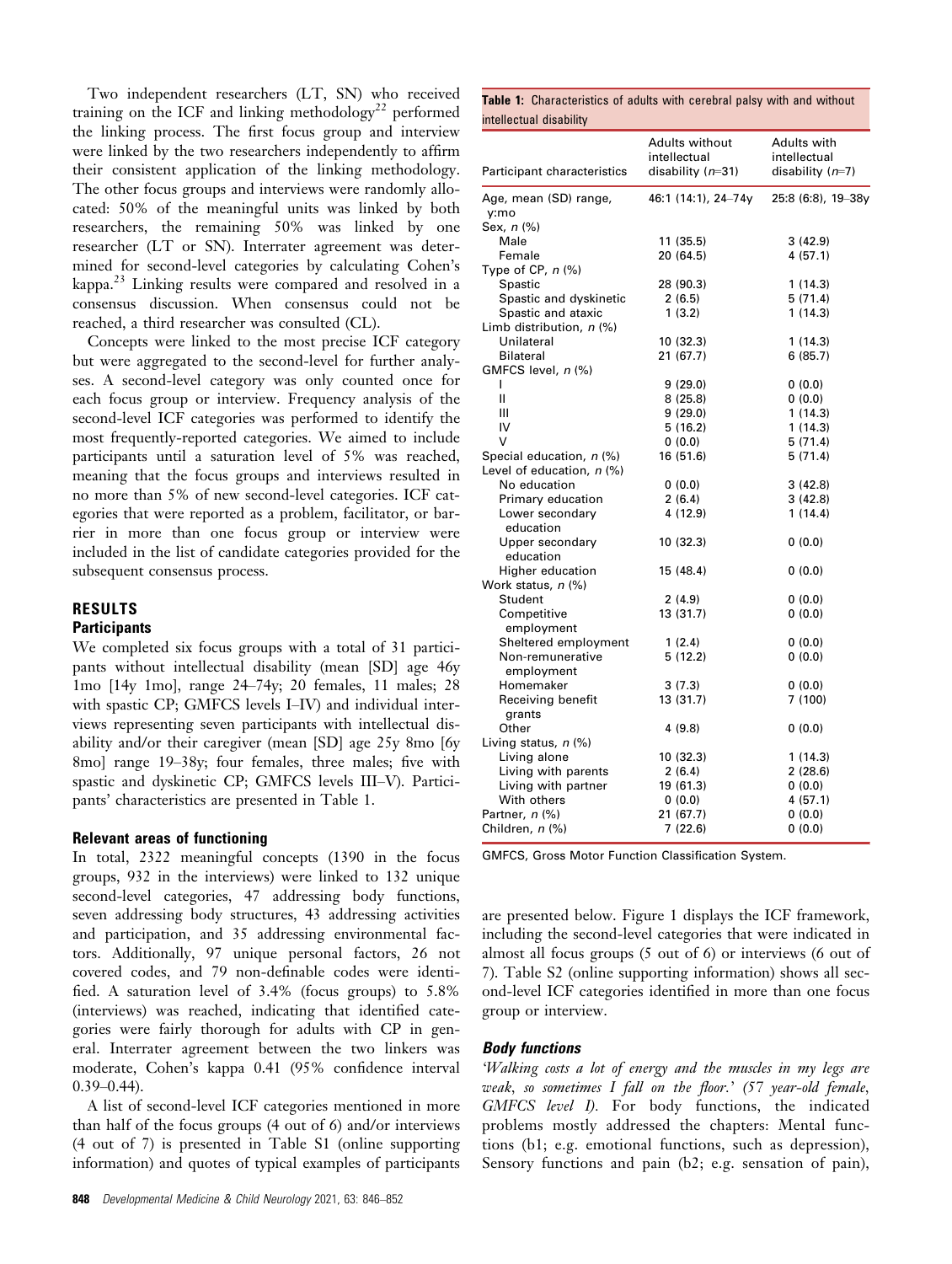

Figure 1: International Classification of Functioning, Disability and Health (ICF) framework including the second-level categories that were indicated in almost all focus groups (5 out of 6) or interviews (6 out of 7). Underlined categories: commonly mentioned in adults with and without intellectual disability; categories in normal font: commonly mentioned in adults without intellectual disability; categories in italics: commonly mentioned in adults with intellectual disability.

and Neuromusculoskeletal and movement-related functions (b7; e.g. muscle tone). In addition, those without intellectual disability often mentioned energy levels, exercise tolerance function, balance, control of voluntary movement, and gait pattern as relevant aspects of functioning. Adults with intellectual disability often described problems in mental function (language [e.g. reception and expression] and intellectual function).

## Body structures

'I have contractures in my left arm and leg and I hardly have any muscles in my calf.' (24-year-old female, GMFCS level I). The majority of the categories linked to body structures addressed the chapter: Structures related to movement (s7). Participants mainly described structures of the lower extremity, such as contractures in legs and hip dislocation, as most relevant.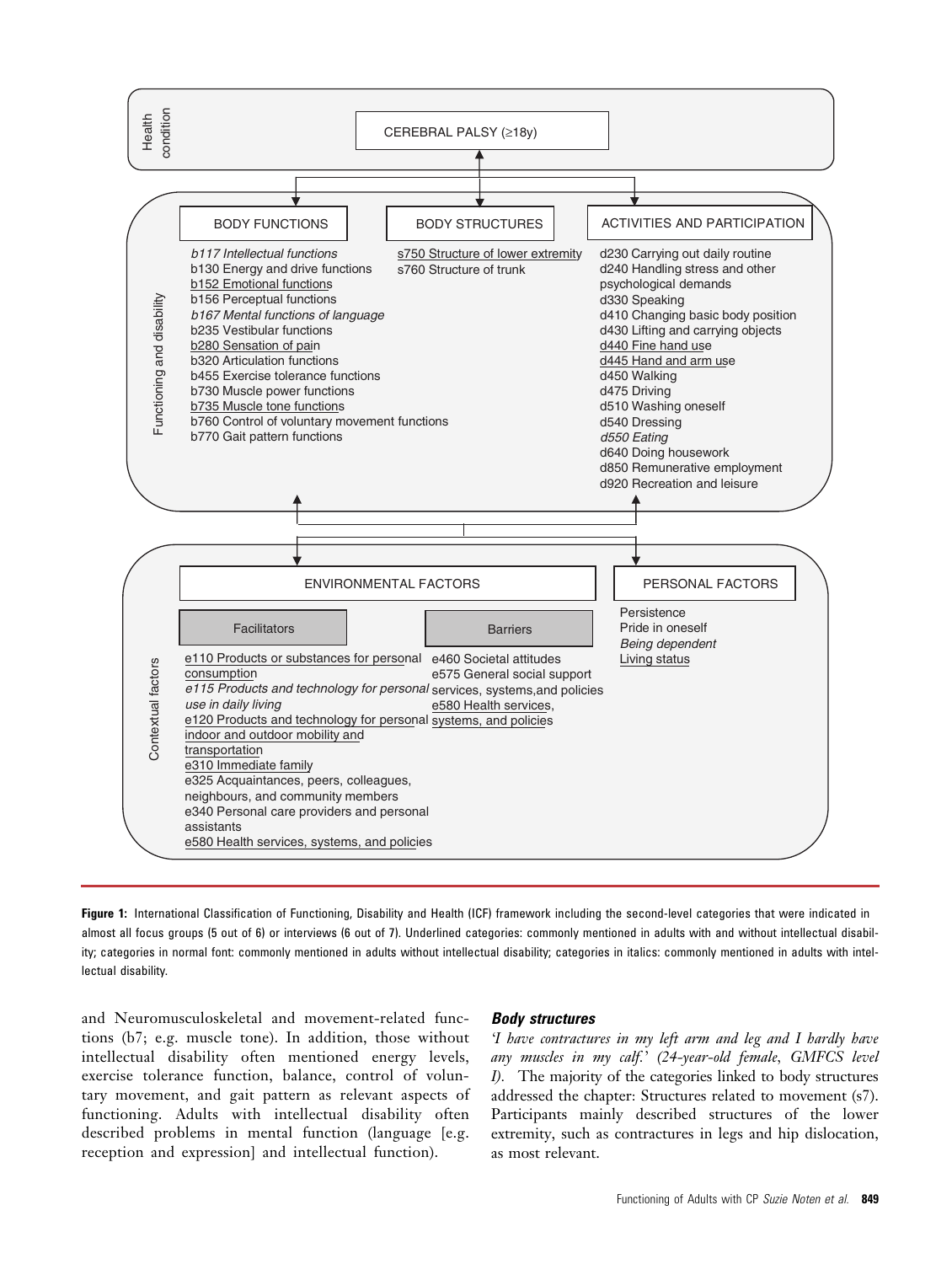# Activities and participation

'I used to think that the only thing I couldn't do was walking. But you will discover that there is much more to it when you grow older.' (37-year-old female, GMFCS level III). In the activities and participation component, the most frequently addressed chapters were: Mobility (d4; e.g. fine hand use and hand and arm use) and Self-care (d5). Adults without intellectual disability specifically mentioned problems in walking, driving, dressing, doing housework, remunerative employment, and recreation and leisure. In adults with intellectual disability, self-care was commonly mentioned as a problem, predominately eating.

# Environmental factors

Facilitators. 'The home of our friends is not wheelchair friendly, that's why they made a veranda for my daughter so that she can visit them.' (Caregiver of a 29-year-old female with intellectual disability, GMFCS level V). Environmental factors that facilitate functioning were mainly found in chapters: Products and technology (e1; e.g. for mobility and transportation, such as wheelchairs, for personal consumption, such as medication, or for use in daily living, such as orthopaedic shoes), Support and relationships (e3; e.g. immediate family), and Services, systems, and policies (e5; e.g. access to health services). Adults without intellectual disability often mentioned the support of acquaintances, peers, colleagues, neighbours, and community members as valuable to them.

Barriers. 'It is a repetitive, occurring phenomenon that he encounters; people don't understand him because of his spasms and speech impairment. He gets no respect from, for example, the nursing staff; they just walk away.' (Caregiver of a 27-yearold male with intellectual disability, GMFCS level IV). Environmental factors that were frequently identified as a barrier were found in chapters: Support and relationships (e3), Attitudes (e4), and Health services, systems and policies (e5). The lack of collaboration across disciplines and transition from paediatric to adult health services were challenging for adults with and without intellectual disability. Adults without intellectual disability experienced societal attitudes as an important barrier.

## Personal factors

'Motivating yourself is sometimes difficult, but I'm very proud when I achieve something. Last year I competed in the HandbikeBattle in Austria, and I managed to reach the finish line without any help.' (48-year-old female, GMFCS level III). Personal factors commonly mentioned by adults without intellectual disability were persistence and pride in oneself. Adults with intellectual disability were described as dependent and calm. Living status (e.g. independent living or living in group homes) was identified in both groups.

# Not covered and non-definable codes

'My difficulties in walking and the movement of the upper body during walking caused a neck hernia.' (45-year-old male, GMFCS level III). The most frequently reported not covered codes referred to health conditions: burn-out and cervical disc herniation in adults without intellectual disability and asthma and epilepsy in adults with intellectual disability. Frequent non-definable codes were functioning and physical health for both groups and development for adults with intellectual disability.

# Strengths associated with CP

'The fact that I realize that I am different also gives room for other people to be different.' (44-year-old male, GMFCS level IV). Participants in the focus groups were asked about the positive side of living with CP. For this question, 77 meaningful concepts were linked to 81 unique second-level categories, 26 addressing body functions, four addressing body structures, 49 addressing activities and participation, and two addressing environmental factors. In addition, 25 unique personal factors, four not covered codes, and seven non-definable codes, were found.

Adults without intellectual disability mentioned that they were proud of themselves and what they achieved, even though it took a lot of effort. They have a lot of empathy and persistence and were considered optimistic. Having CP gave them insight into behaviours of other people and a different perspective on the world; this helped them to appreciate things more.

# **DISCUSSION**

This qualitative study identified a broad range of problems that adults with CP experience. They indicated products and technology for mobility and personal use in daily living as important facilitators, as well as health services and support of family or others. Those without intellectual disability were proud of what they had achieved and described themselves as persistent and optimistic.

Adults with CP indicated a range of difficulties that refer to common impairments and activity limitations known to be related to CP and addressed both physical and mental issues. Impairments such as reduced balance and deterioration in walking are previously described as early functional decline.<sup>24,25</sup> Adults with intellectual disability often mentioned problems in mental function, also affecting language, related to their intellectual impairment. Commonly mentioned structures were related to movement, specifically, structure of the lower extremity, such as contractures in the legs and hip dislocation, which are known problems in  $CP.^{26}$ 

Participants mainly explained difficulties in activities and participation by limited energy levels, affected mobility, and limited hand and arm use. In persons with intellectual disability, difficulties in self-care activities and moving around using equipment might be explained by their lower level of gross motor function, limited hand and arm use, or intellectual disability, which increased their dependency. Adults with CP experienced access to health care services as positive, but mentioned a lack of collaboration between disciplines and the transition to adult services as issues to be improved. Social support services were perceived as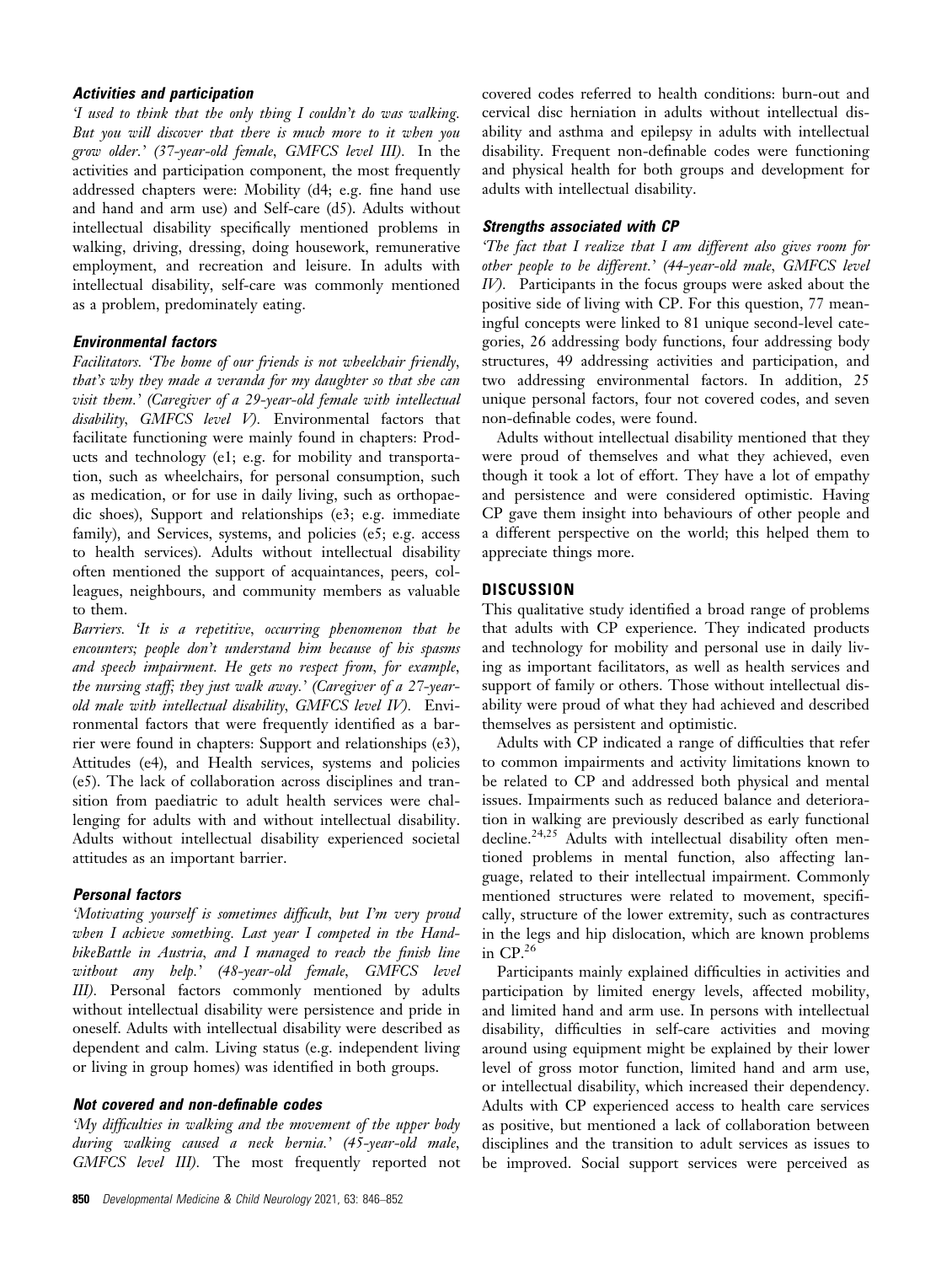facilitating for adults with intellectual disability, while hindering for those without intellectual disability, due to problems in receiving social support and facing challenges by changes in regulations. Regarding societal attitude, adults without intellectual disability often have to deal with prejudices. Those with intellectual disability experienced a lack of support from health professionals or their extended family, who were not able to cope with their disability. Notwithstanding similarities in relevant aspects of functioning, the important differences between adults with and without intellectual disability underline the need to identify adults with intellectual disability as a group with specific problems.

Comparing the qualitative studies of adults versus children with CP, both studies mostly identified similar issues. Notwithstanding some differences, problems addressing mobility, self-care, and health services seem to be important throughout the lifespan, whereas the focus on education changed towards employment. The study in children used a somewhat different methodology,  $27$  as they included only semi-structured interviews, and they linked items to the ICF for Children and Youth version.<sup>13</sup> However, only one category mentioned by children with CP (e5853 special education and training services) was not covered by the ICF. Adults with CP considered sensation of pain, emotional function (e.g. depression), and energy levels as relevant impairments which children did not. In addition, other problems became important in adulthood, such as driving, lifting, carrying objects (e.g. groceries), and doing housework. Where children often mentioned the poor accessibility of buildings, adults did not.

The present results are in line with the systematic review of adults with CP by Benner et al., which was another preparatory study in the project to develop the ICF Core Set for adults with  $\text{CP}^{11}$  Some notable differences should be mentioned. Intellectual function was only put forward in the present study, which might be explained by the intentional inclusion of adults with intellectual disability. We also identified a larger number of environmental factors, which suggests that adults with CP recognize these as important factors that have been little studied so far.<sup>28</sup> This emphasizes the importance of including the perspective of adults with CP to get a complete picture of relevant aspects of their functioning.

Some limitations of the study should be mentioned. Participants were recruited in the Netherlands, which might not capture the global perspective of adults with CP because of cultural differences. We assume that a worldwide perspective will be obtained from the other preparatory studies for the ICF Core Set, which are performed internationally. In the present sample, participants with intellectual disability were younger than those without

intellectual disability, which might have influenced the outcomes. Despite additional efforts, we were not able to include older participants with intellectual disability. From other studies following up adults with CP during adulthood, we know that different problems might occur in older adults.<sup>29</sup> Finally, a different interview technique was used for adults with intellectual disability and without intellectual disability. Several caregivers of adults with intellectual disability expressed their preferences to take part in individual interviews rather than sharing their experiences in a group. In general, both methods are known to reveal rich and sensitive information, but sensitive topics are more likely to occur in focus groups.<sup>30</sup> In our study, rich information was obtained as saturation levels were adequate for both techniques, and intimate issues, such as romantic relationships or defecation, were also discussed during the interviews.

The present study supplied a comprehensive list of aspects of functioning and disability and environmental factors that are relevant to adults with CP, underlining the variability in the problems they experience. Overall, relevant aspects of functioning are mostly similar between those with and without intellectual disability, except for some notable differences in intellectual function, language function, mobility, and self-care activities, which suggests specific ICF Core Sets for adults with CP with and without intellectual disability should be considered.

## ACKNOWLEDGEMENTS

Additional members of the ICF Core Set for Adults with Cerebral Palsy Study Group are as follows: Rita J G van den Berg-Emons, Henk J Stam, and Wilma M A van der Slot (Department of Rehabilitation Medicine, Erasmus MC University Medical Center, Rotterdam, the Netherlands; Rijndam Rehabilitation, Rotterdam, the Netherlands) and Agnies M van Eeghen (Intellectual Disability Medicine, Department of General Practice, Erasmus MC University Medical Center Rotterdam, Rotterdam; Department of Pediatrics, Amsterdam University Medical Center, Amsterdam, the Netherlands). This study was financially supported by Rijndam Rehabilitation, Rotterdam, the Netherlands. The authors have stated that they had no interests that might be perceived as posing a conflict or bias.

## DATA AVAILABILITY STATEMENT

The data that supports the findings of this study are available in the supplementary material of this article.

#### SUPPORTING INFORMATION

The following additional material may be found online:

Table S1: Frequently mentioned second-level ICF categories in adults with cerebral palsy

Table S2: Second-level ICF categories identified in more than one focus group or interview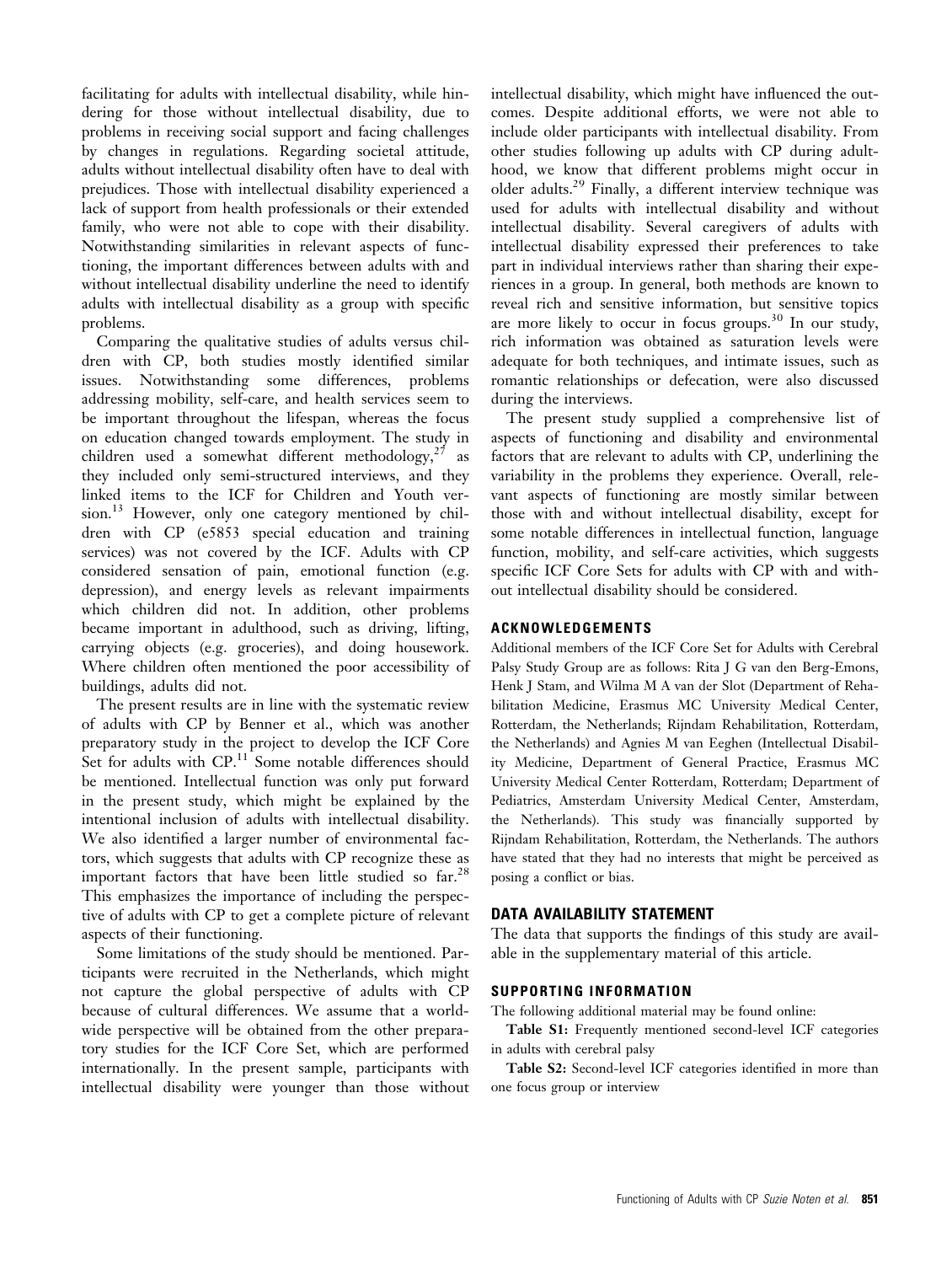#### **REFERENCES**

- 1. Maenner MJ, Blumberg SJ, Kogan MD, Christensen D, Yeargin-Allsopp M, Schieve LA. Prevalence of cerebral palsy and intellectual disability among children identified in two U.S. National Surveys, 2011–2013. Ann Epidemiol 2016; 26: 222–6.
- 2. Oskoui M, Coutinho F, Dykeman J, Jette N, Pringsheim T. An update on the prevalence of cerebral palsy: a systematic review and meta-analysis. Dev Med Child Neurol 2013; 55: 509–19.
- 3. Sellier E, Platt MJ, Andersen GL, et al. Decreasing prevalence in cerebral palsy: a multi-site European population-based study, 1980 to 2003. Dev Med Child Neurol 2016; 58: 85–92.
- 4. Brooks JC, Strauss DJ, Shavelle RM, Tran LM, Rosenbloom L, Wu YW. Recent trends in cerebral palsy survival. Part II: individual survival prognosis. Dev Med Child Neurol 2014; 56: 1065–71.
- 5. van Gorp M, Roebroeck ME, van Eck M, et al. Childhood factors predict participation of young adults with cerebral palsy in domestic life and interpersonal relationships: a prospective cohort study. Disabil Rehabil 2020; 42: 3162–71.
- 6. Tan SS, van der Slot WM, Ketelaar M, et al. Factors contributing to the longitudinal development of social participation in individuals with cerebral palsy. Res Dev Disabil 2016; 57: 125–35.
- 7. Novak I, Hines M, Goldsmith S, Barclay R. Clinical prognostic messages from a systematic review on cerebral palsy. Pediatrics 2012; 130: e1285–312.
- 8. Dang VM, Colver A, Dickinson HO, et al. Predictors of participation of adolescents with cerebral palsy: A European multi-centre longitudinal study. Res Dev Disabil 2015; 36C: 551–64.
- 9. van Gorp M, Roebroeck ME, Swan Tan S, et al. Activity performance curves of individuals with cerebral palsy. Pediatrics 2018; 142: e20173723.
- 10. Tan SS, Wiegerink DJ, Vos RC, et al. Developmental trajectories of social participation in individuals with cerebral palsy: a multicentre longitudinal study. Dev Med Child Neurol 2014; 56: 370–7.
- 11. Benner JL, Noten S, Limsakul C, et al. Outcomes in adults with cerebral palsy: systematic review using the International Classification of Functioning, Disability and Health. Dev Med Child Neurol 2019; 61: 1153–61.
- 12. van Gorp M, Hilberink SR, Noten S, et al. Epidemiology of cerebral palsy in adulthood: a systematic review and meta-analysis of the most frequently studied outcomes. Arch Phys Med Rehabil 2020; 101: 1041–52.
- 13. World Health Organization. International Classification of Functioning, Disability and Health. Geneva: WHO, 2001.
- 14. Schiariti V, Selb M, Cieza A, O'Donnell M. International Classification of Functioning, Disability and Health Core Sets for children and youth with cerebral palsy: a consensus meeting. Dev Med Child Neurol 2015; 57: 149–58.
- 15. Peterson MD, Gordon PM, Hurvitz EA. Chronic disease risk among adults with cerebral palsy: the role of premature sarcopoenia, obesity and sedentary behaviour. Obes Rev 2013; 14: 171–82.
- 16. van Gorp M, Van Wely L, Dallmeijer AJ, et al. Longterm course of difficulty in participation of individuals with cerebral palsy aged 16 to 34 years: a prospective cohort study. Dev Med Child Neurol 2019; 61: 194–203.
- 17. Selb M, Escorpizo R, Kostanjsek N, Stucki G, Üstür B, Cieza A. A guide on how to develop an International Classification of Functioning, Disability and Health Core Set. Eur 7 Phys Rehabil Med 2015: **51**: 105-17.
- 18. Limsakul C, Noten S, Selb M, Stam HJ, van der Slot WMA, Roebroeck ME. Developing an ICF Core Set for adults with cerebral palsy: A global expert survey of relevant functions and contextual factors. J Rehabil Med 2020; 52: jrm00049.
- 19. American Psychiatric Association. Diagnostic and statistical manual of mental disorders (DSM-5), 5th ed. Washington DC: American Psychiatric Association 2013.
- 20. Brinkmann S, Kvale S. InterViews: Learning the Craft of Qualitative Research Interviewing, 3rd ed. California: SAGE Publications, 2014.
- 21. Cieza A, Fayed N, Bickenbach J, Prodinger B. Refinements of the ICF Linking Rules to strengthen their potential for establishing comparability of health information. Disabil Rehabil 2019; 41: 574–83.
- 22. World Health Organization. ICF eLearning Tool. Available from:<http://icf.ideaday.de/en/index.html> (accessed 12 January 2021).
- 23. Cohen J. A coefficient of agreement for nominal scales. Educ Psychol Meas 1960; 20: 37–46.
- 24. Lundh S, Nasic S, Riad J. Fatigue, quality of life and walking ability in adults with cerebral palsy. Gait Posture 2018; 61: 1–6.
- 25. Opheim A, Jahnsen R, Olsson E, Stanghelle JK. Walking function, pain, and fatigue in adults with cerebral palsy: a 7-year follow-up study. Dev Med Child Neurol 2009; 51: 381–8.
- 26. Graham HK, Rosenbaum P, Paneth N, et al. Cerebral palsy. Nat Rev Dis Primers 2016; 2: 15082.
- 27. Schiariti V, Sauve K, Klassen AF, O'Donnell M, Cieza A, Masse LC. 'He does not see himself as being different': the perspectives of children and caregivers on relevant areas of functioning in cerebral palsy. Dev Med Child Neurol 2014; 56: 853–61.
- 28. Wintels SC, Smits DW, van Wesel F, Verheijden J, Ketelaar M, Group PPS. How do adolescents with cerebral palsy participate? Learning from their personal experiences. Health Expect 2018; 21: 1024–34.
- 29. Benner JL, Hilberink SR, Veenis T, Stam HJ, van der Slot WM, Roebroeck ME. Long-term deterioration of perceived health and functioning in adults with cerebral palsy. Arch Phys Med Rehabil 2017; 98: 2196–205 e1.
- 30. Guest G, Namey E, Taylor J, Eley N, McKenna K. Comparing focus groups and individual interviews: findings from a randomized study. Int  $f$  Soc Res Methodol 2017; 20: 693–708.